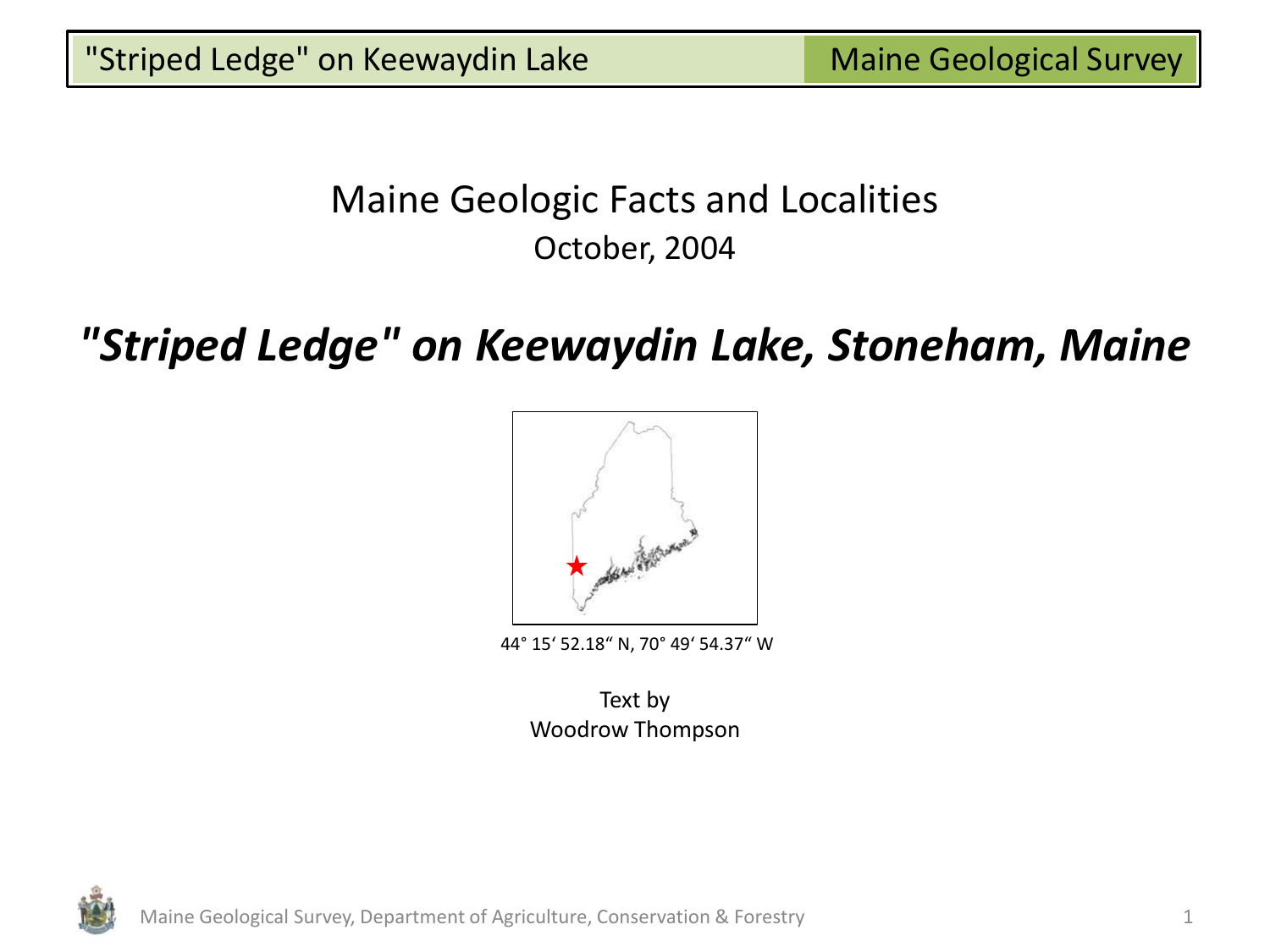#### **Introduction**

A couple of years ago the author of this Web page was doing some geologic mapping in the East Stoneham area in western Maine and came across an unusual bedrock outcrop on the shore of Keewaydin Lake (Figure 1). This ledge consists of metamorphic rock (gneiss) intruded by granite and granite pegmatite. The white pegmatite in turn is cut by a complex swarm of many narrow black basaltic dikes, giving the outcrop an unusual striped appearance. Photographs of the ledge appeared in publications during the early to mid 1900's, but the locality seems relatively unknown today.



**Figure 1**. Part of the East Stoneham 1:24,000 quadrangle, showing the location of Striped Ledge.

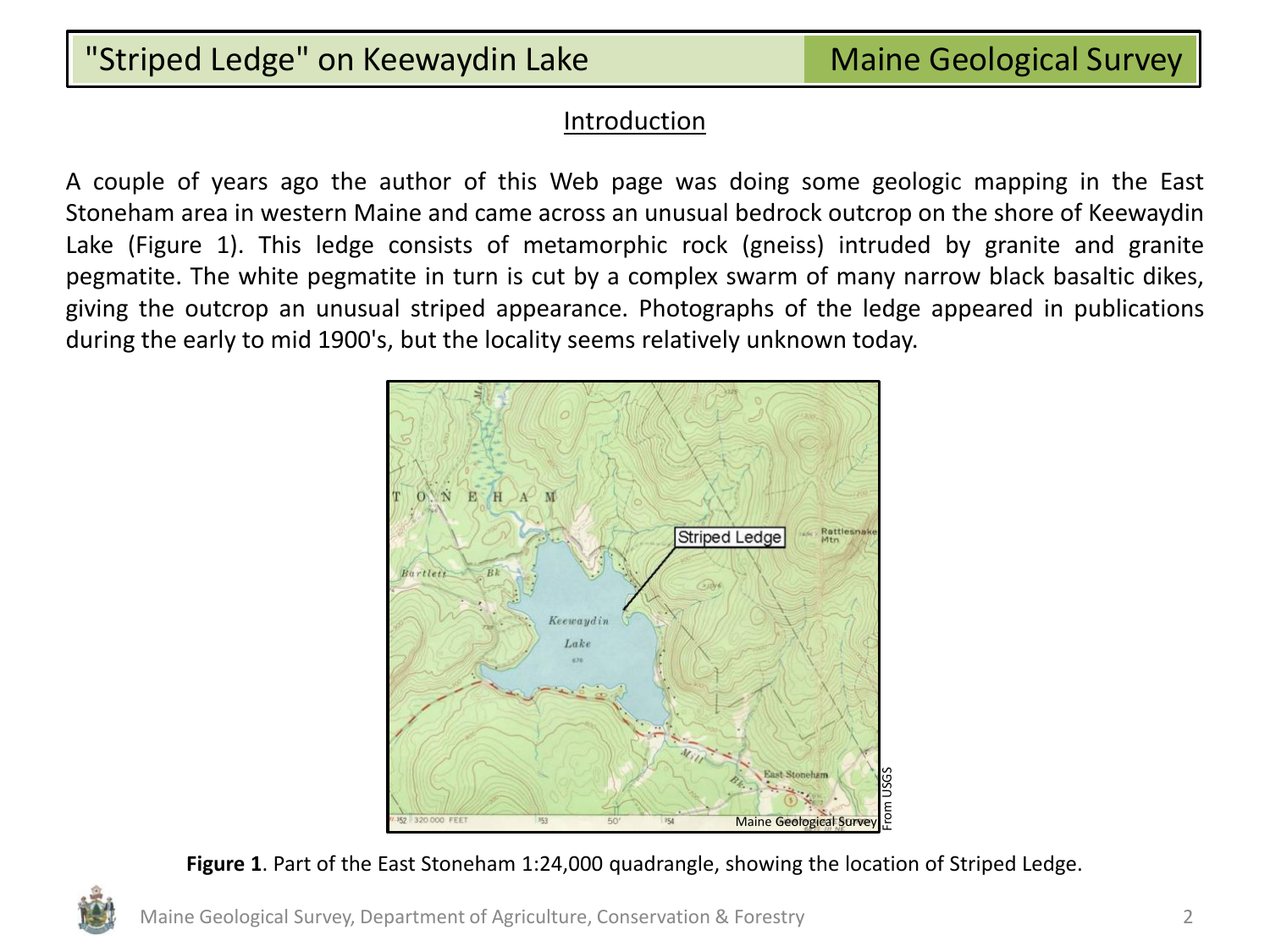#### Edson Bastin

Edson Bastin, a geologist with the U.S. Geological Survey, visited the site in 1906. He was gathering information for his publication on the "Geology of the Pegmatites and Associated Rocks of Maine" (Bastin, 1911). Fortunately, Bastin's field notes and photographs were archived, and it is still possible to obtain copies of them! Figures 2 and 3 show photos that were copied directly from his original negatives.



**Figure 2.** View of Striped Ledge from Bastin (1911).

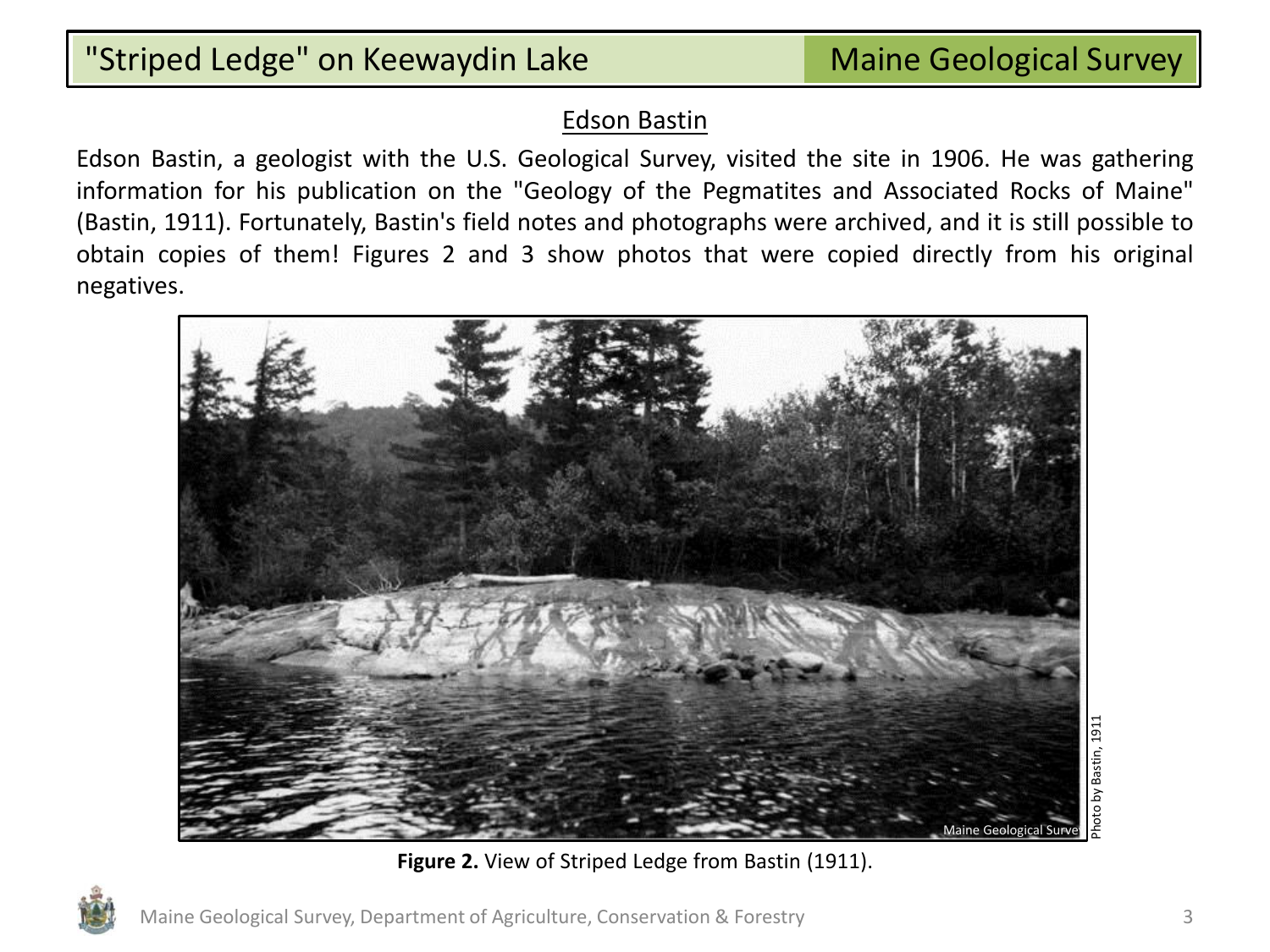#### Edson Bastin

Only the closer view (Figure 3) was used in Bastin's publication, in which it is captioned as follows: "Network of diabase dikes cutting pegmatite and associated gneiss at Keewaydin Lake, in Stoneham." Bastin gave a brief description of the outcrop, which he referred to as "Striped ledge." His use of quotation marks suggests that it was known by this name among local residents, although I have been unable to find any postcard views or other references to the ledge from the early 1900's.



**Figure 3.** Close-up of the ledge, showing cross-cutting basalt dikes.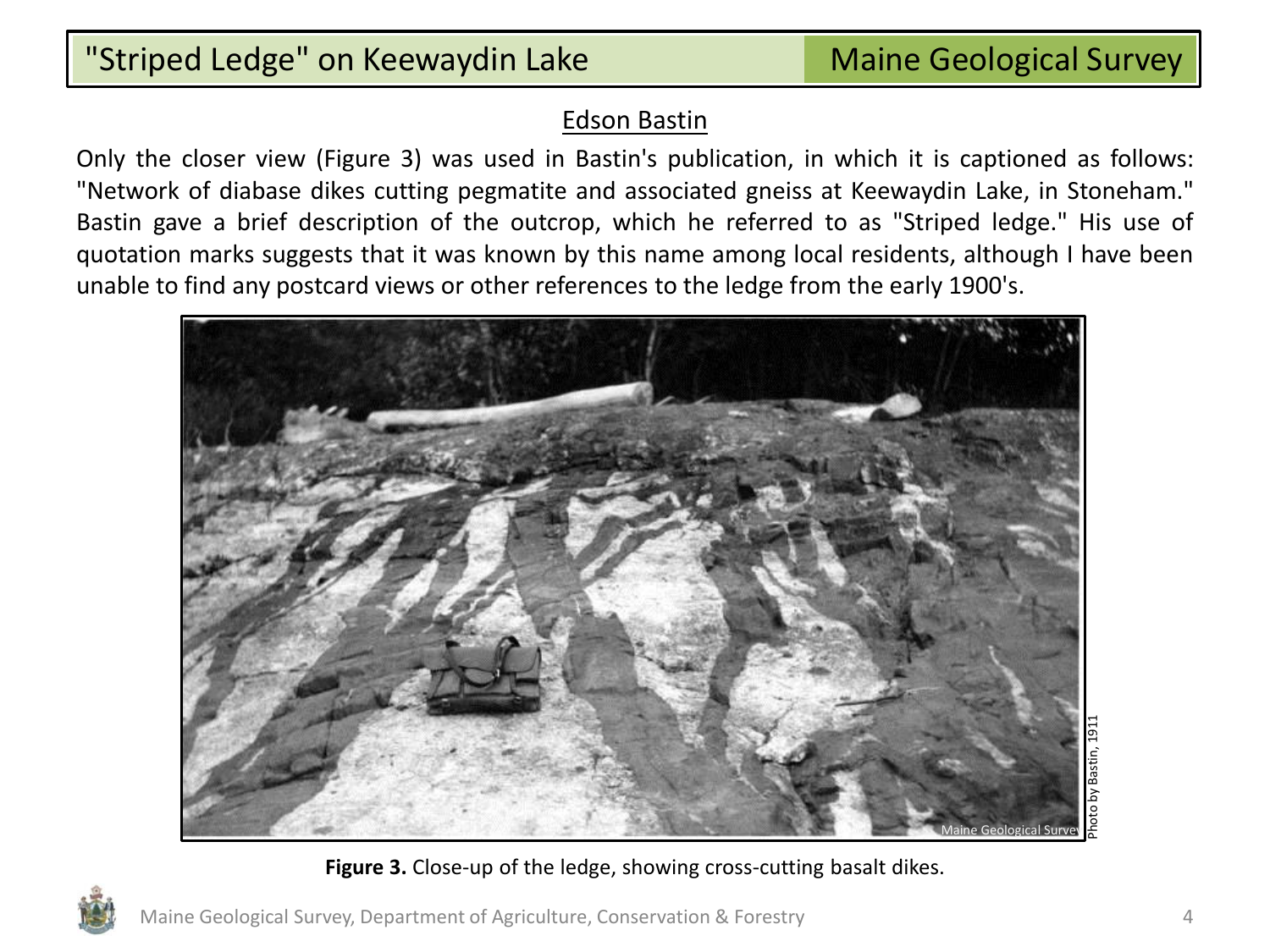#### Porter Chemical Company

The next published view of Striped Ledge appeared in an unlikely place, so a little background information is needed at this point. The Porter Chemical Company in Hagerstown, Maryland, marketed science kits to children for many years during the 20th Century. They introduced several generations of students (myself included) to the wonders of chemistry, mineralogy, and other subjects. The Porter company may be best known for their popular "Chemcraft" chemisty sets, which were sold in many sizes and varieties. However, the company also sold mineral kits. Early versions of these kits included sizable collections of specimens and testing apparatus, nicely packaged in wooden cases (King, 1994). By the 1950's, the kits consisted of a few tiny chips of minerals in cardboard boxes, accompanied by a streak plate and other items used for testing and identifying specimens.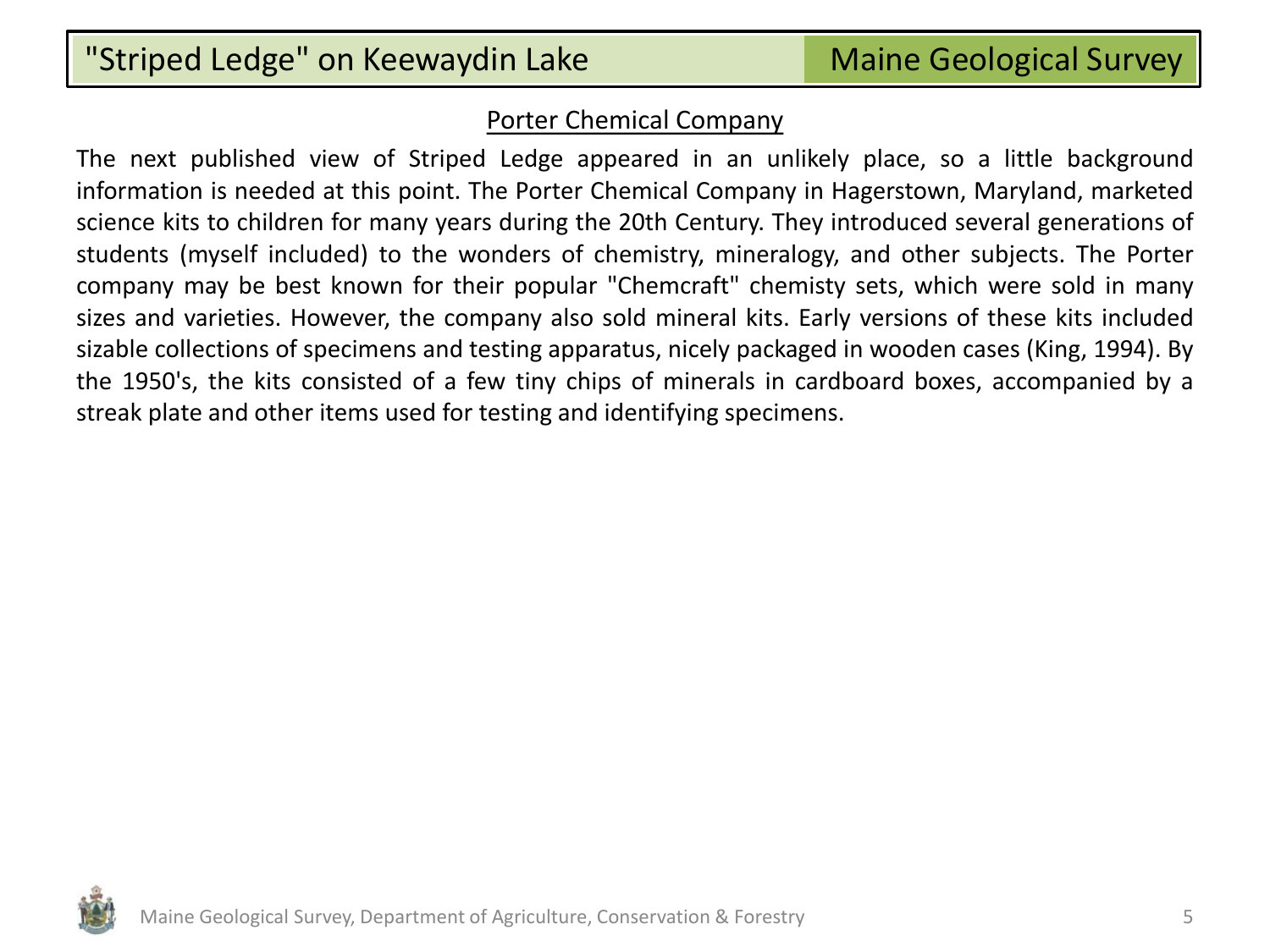#### Edson Bastin

The Porter kits included a useful guidebook to mineral identification "The Collector's Mineralogy" (Figure 4). Two editions of the 144 page manual were authored by Francis Burt Rosevear, a graduate of Cornell University. Rosevear included many USGS photos of mining, minerals, and related subjects. It was easy for him to secure permission to use these photos because they are Government property and in the public domain. It happens that Rosevear's manual shows the same photo of Striped Ledge that appears in Bastin's book, as well as several other photos that Bastin took in Maine.



**Figure 4.** Cover of "Collector's Mineralogy".

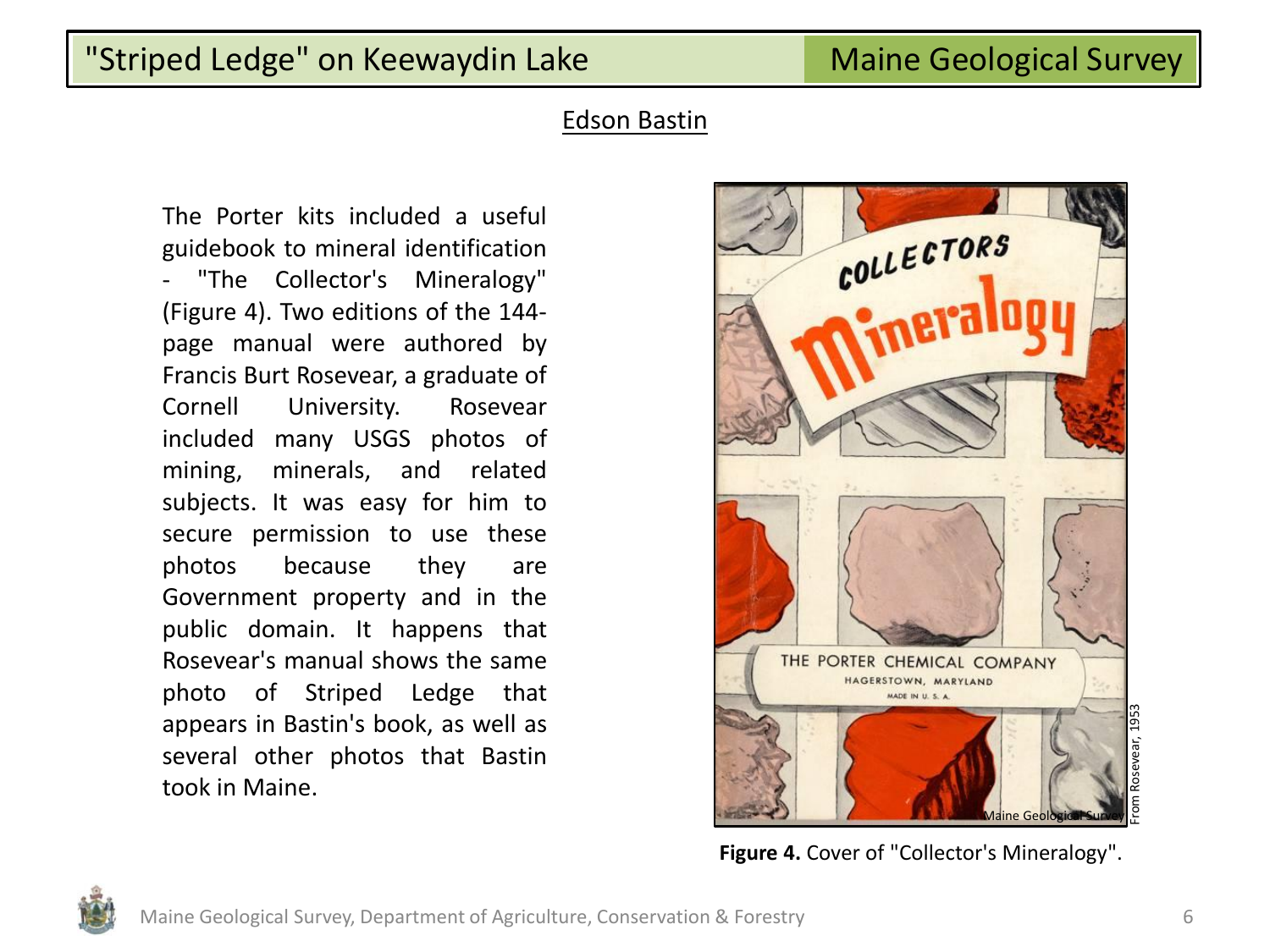#### Striped Ledge Today

Striped Ledge does not look quite so dramatic today as in Bastin's old photos, because it has become encrusted with lichens that reduce the contrast between the dikes and the host rock. However, it is still easy to see the intersecting dikes shown in Bastin's close-up view of the outcrop (Figure 5).



**Figure 5.** Part of Striped Ledge in 2004, showing the same intersecting dikes seen in Bastin's photo (Figure 3).

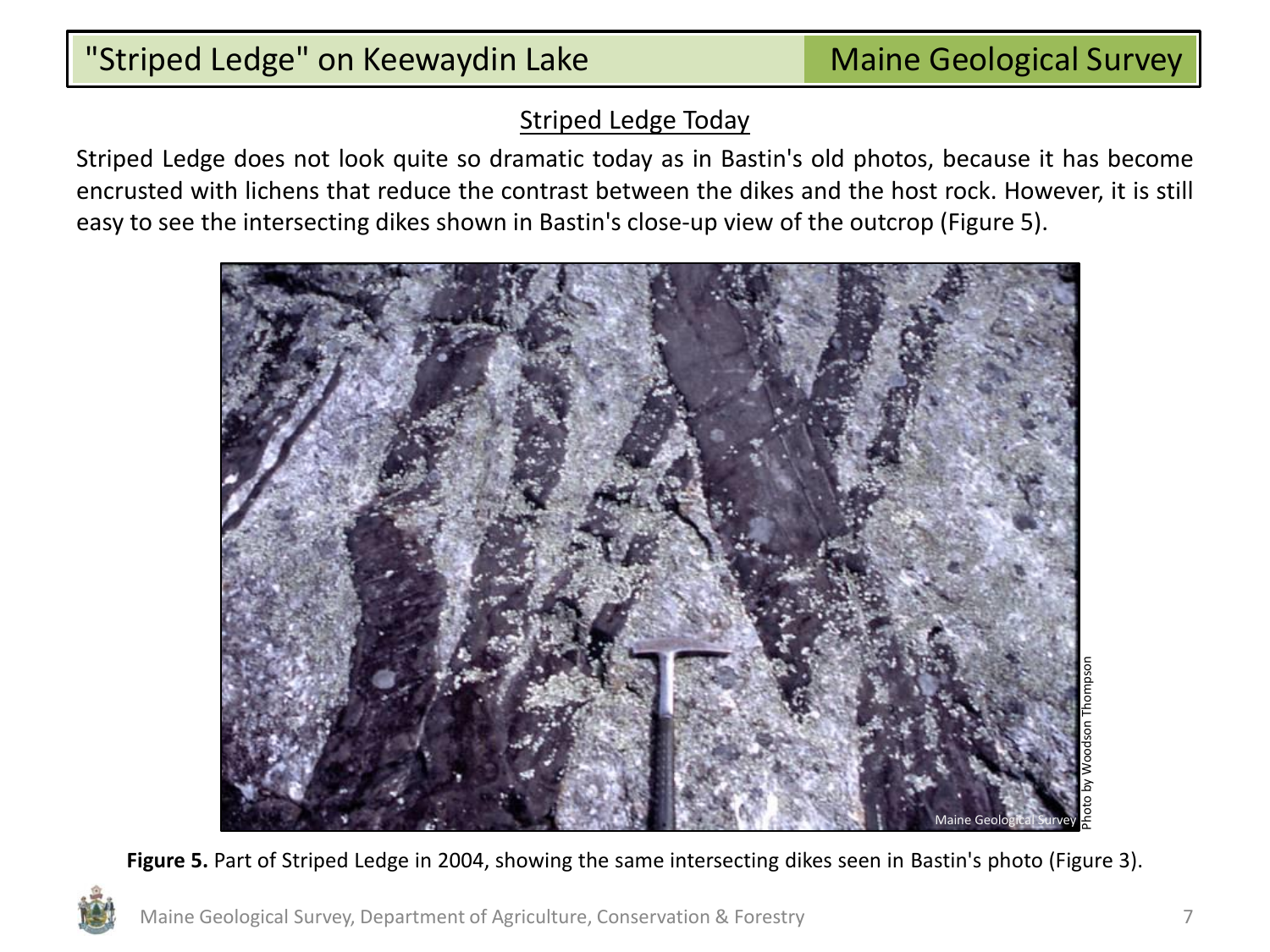#### Striped Ledge Today

The dikes cutting the granite trend generally from southwest to northeast. They most likely intruded the host rock during the Jurassic period, when continental rifting (leading to opening of the Atlantic Ocean basin) caused extensive fracturing of New England's bedrock (McHone, 1992). Basaltic magma intruded these cracks, and cooled and solidified to form dikes such as those seen in Striped Ledge. Close examination of the ledge shows a complex intrusion history at this locality. Some of the dikes have layering parallel to their walls, which may have resulted from several pulses of magma into the fractures and/or chilling of the dike margins in contact with cooler host rock. The photos show that dikes locally cross one another, with the older dikes being offset where they are torn apart by the younger ones.

Detailed bedrock maps are not available for this area, but regional mapping just north of here suggests that the granitic rock and associated pegmatite around Keewaydin Lake are part of the Songo pluton of Devonian age (Moench and Pankiwskyj, 1988). This large pluton intruded older Silurian to Devonian metamorphic rocks that are exposed a short distance to the west. The granite gneiss seen at the north end of Striped Ledge might be a large inclusion of the metamorphic rock that was engulfed by the Songo granite. At the water's edge, the surface of the gneissic rock has been smoothed by glacial erosion. With favorable lighting, the wet surface shows glacial grooves trending north-south and presumably indicating ice flow in a southward direction.

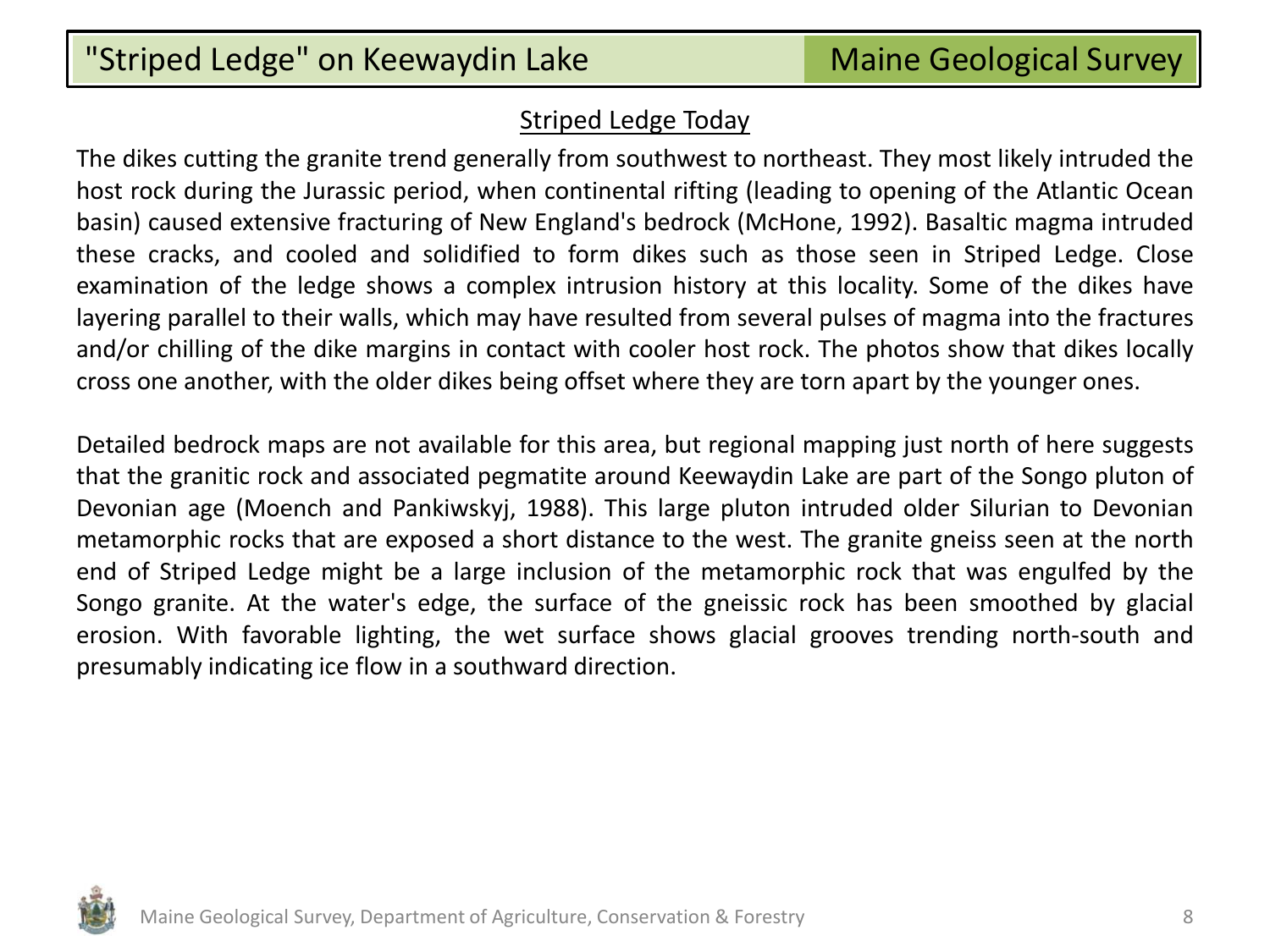### Further Information

Visitors are welcome to pull up their boat and enjoy this geological phenomenon. The site can also be accessed by a short hike through the woods from the north end of Ban Grover Road on the east side of Keewaydin Lake. Ask permission at David Hayden's house on the hillside at the end of the road, or call him first at (207) 928-3145.

The following contact information will be useful to persons wanting to check for availability of other USGS file photos:

U.S. Geological Survey Photographic Library, MS 914, Box 25046, Federal Center, Denver, CO 80225- 0046 Phone: (303) 236-1010 FAX: (303) 236-1013.

Visit their website at the [USGS](http://libraryphoto.cr.usgs.gov/) [Earth](http://libraryphoto.cr.usgs.gov/) [Science](http://libraryphoto.cr.usgs.gov/) [Photographic](http://libraryphoto.cr.usgs.gov/) [Archive.](http://libraryphoto.cr.usgs.gov/)